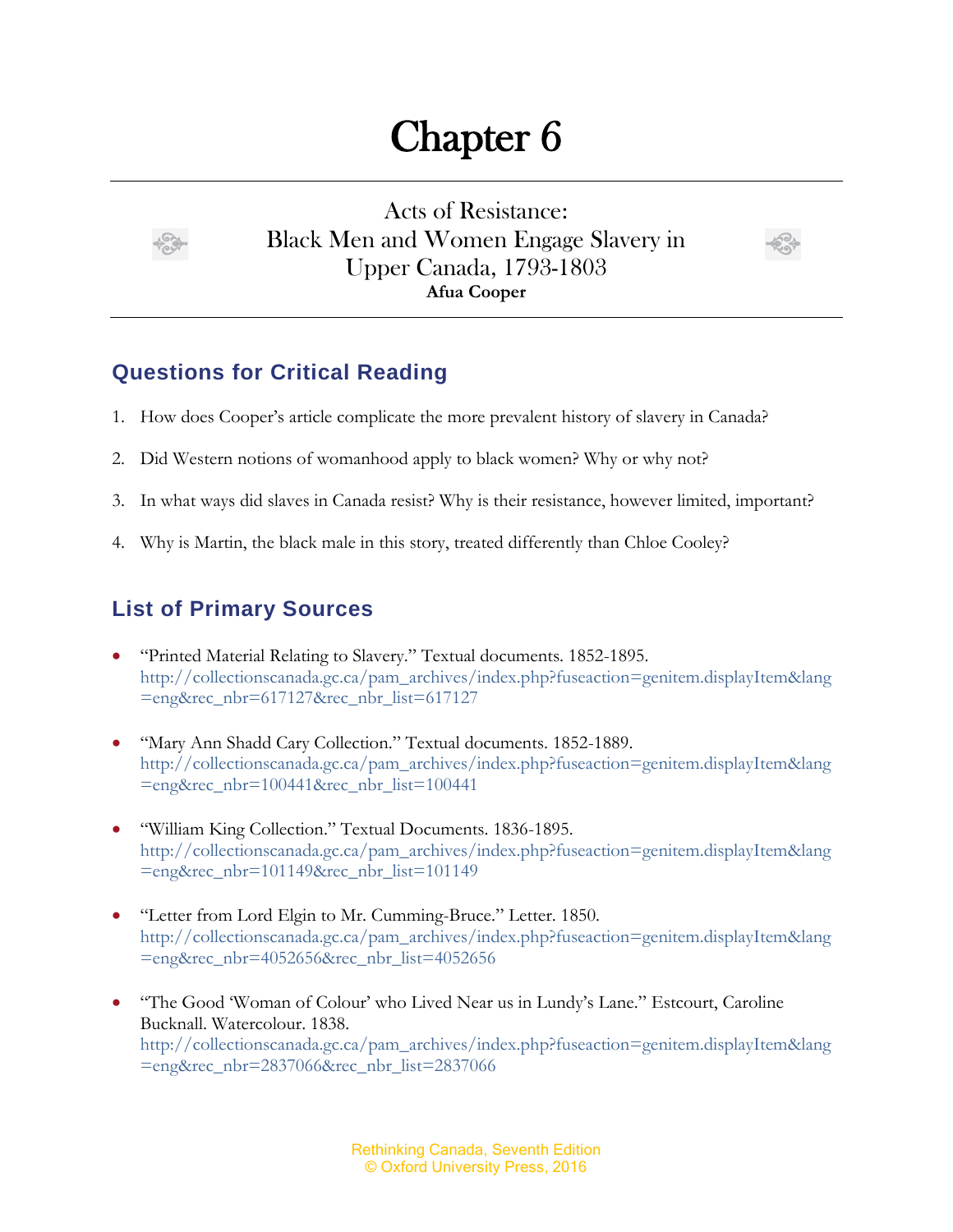- "Negro Man and Child on the Way Side, Southwestern Ontario." Acland, Henry Wentworth. Drawing. 1860. [http://collectionscanada.gc.ca/pam\\_archives/index.php?fuseaction=genitem.displayItem&lang](http://collectionscanada.gc.ca/pam_archives/index.php?fuseaction=genitem.displayItem&lang=eng&rec_nbr=2859639&rec_nbr_list=2859639) [=eng&rec\\_nbr=2859639&rec\\_nbr\\_list=2859639](http://collectionscanada.gc.ca/pam_archives/index.php?fuseaction=genitem.displayItem&lang=eng&rec_nbr=2859639&rec_nbr_list=2859639)
- "The Land of the Free and the Home of the Braves. (Slave Market)." Martin, Henry Byam. Watercolour. 1833. [http://collectionscanada.gc.ca/pam\\_archives/index.php?fuseaction=genitem.displayItem&lang](http://collectionscanada.gc.ca/pam_archives/index.php?fuseaction=genitem.displayItem&lang=eng&rec_nbr=2833438&rec_nbr_list=2833438) [=eng&rec\\_nbr=2833438&rec\\_nbr\\_list=2833438](http://collectionscanada.gc.ca/pam_archives/index.php?fuseaction=genitem.displayItem&lang=eng&rec_nbr=2833438&rec_nbr_list=2833438)
- "British Warfare in 1812, 1837-1838." Published by Robinson, Henry R. Print. C. 1843. [http://collectionscanada.gc.ca/pam\\_archives/index.php?fuseaction=genitem.displayItem&lang](http://collectionscanada.gc.ca/pam_archives/index.php?fuseaction=genitem.displayItem&lang=eng&rec_nbr=2836448&rec_nbr_list=2836448) [=eng&rec\\_nbr=2836448&rec\\_nbr\\_list=2836448](http://collectionscanada.gc.ca/pam_archives/index.php?fuseaction=genitem.displayItem&lang=eng&rec_nbr=2836448&rec_nbr_list=2836448)
- "Josiah Henson." Postal Cover. 1983. [http://collectionscanada.gc.ca/pam\\_archives/index.php?fuseaction=genitem.displayItem&lang](http://collectionscanada.gc.ca/pam_archives/index.php?fuseaction=genitem.displayItem&lang=eng&rec_nbr=2235179&rec_nbr_list=2235179) [=eng&rec\\_nbr=2235179&rec\\_nbr\\_list=2235179](http://collectionscanada.gc.ca/pam_archives/index.php?fuseaction=genitem.displayItem&lang=eng&rec_nbr=2235179&rec_nbr_list=2235179)
- "Unidentified Portrait of an African-Canadian Boy." McKie, Mary R. Painting. 1840-1846. [http://collectionscanada.gc.ca/pam\\_archives/index.php?fuseaction=genitem.displayItem&lang](http://collectionscanada.gc.ca/pam_archives/index.php?fuseaction=genitem.displayItem&lang=eng&rec_nbr=2836925&rec_nbr_list=2836925) [=eng&rec\\_nbr=2836925&rec\\_nbr\\_list=2836925](http://collectionscanada.gc.ca/pam_archives/index.php?fuseaction=genitem.displayItem&lang=eng&rec_nbr=2836925&rec_nbr_list=2836925)
- "Lieutenant Governor J.G.Simcoe." Print. 1800-1880. [http://collectionscanada.gc.ca/pam\\_archives/index.php?fuseaction=genitem.displayItem&lang](http://collectionscanada.gc.ca/pam_archives/index.php?fuseaction=genitem.displayItem&lang=eng&rec_nbr=4310484&rec_nbr_list=4310484) [=eng&rec\\_nbr=4310484&rec\\_nbr\\_list=4310484](http://collectionscanada.gc.ca/pam_archives/index.php?fuseaction=genitem.displayItem&lang=eng&rec_nbr=4310484&rec_nbr_list=4310484)
- "Letter from John F. Crampton to Lord Elgin." Letter. 1849. http://collectionscanada.gc.ca/pam\_archives/index.php?fuseaction=genitem.displayItem&lang =eng&rec\_nbr=4004474&rec\_nbr\_list=4004474

## **Multimedia Resources**

- Fields of Endless Day (NFB Documentary) (1978) <http://onf-nfb.gc.ca/eng/collection/film/?id=12646>
- Enslaved Africans in Upper Canada <http://www.archives.gov.on.ca/en/explore/online/slavery/index.aspx>
- Chloe Cooley and the Act to Limit Slavery in Upper Canada [http://www.thecanadianencyclopedia.ca/en/article/chloe-cooley-and-the-act-to-limit-slavery-in](http://www.thecanadianencyclopedia.ca/en/article/chloe-cooley-and-the-act-to-limit-slavery-in-upper-canada/)[upper-canada/](http://www.thecanadianencyclopedia.ca/en/article/chloe-cooley-and-the-act-to-limit-slavery-in-upper-canada/)
- Abolition of Enslavement in Canada <http://blackhistorycanada.ca/events.php?themeid=21&id=3>

Rethinking Canada, Seventh Edition © Oxford University Press, 2016